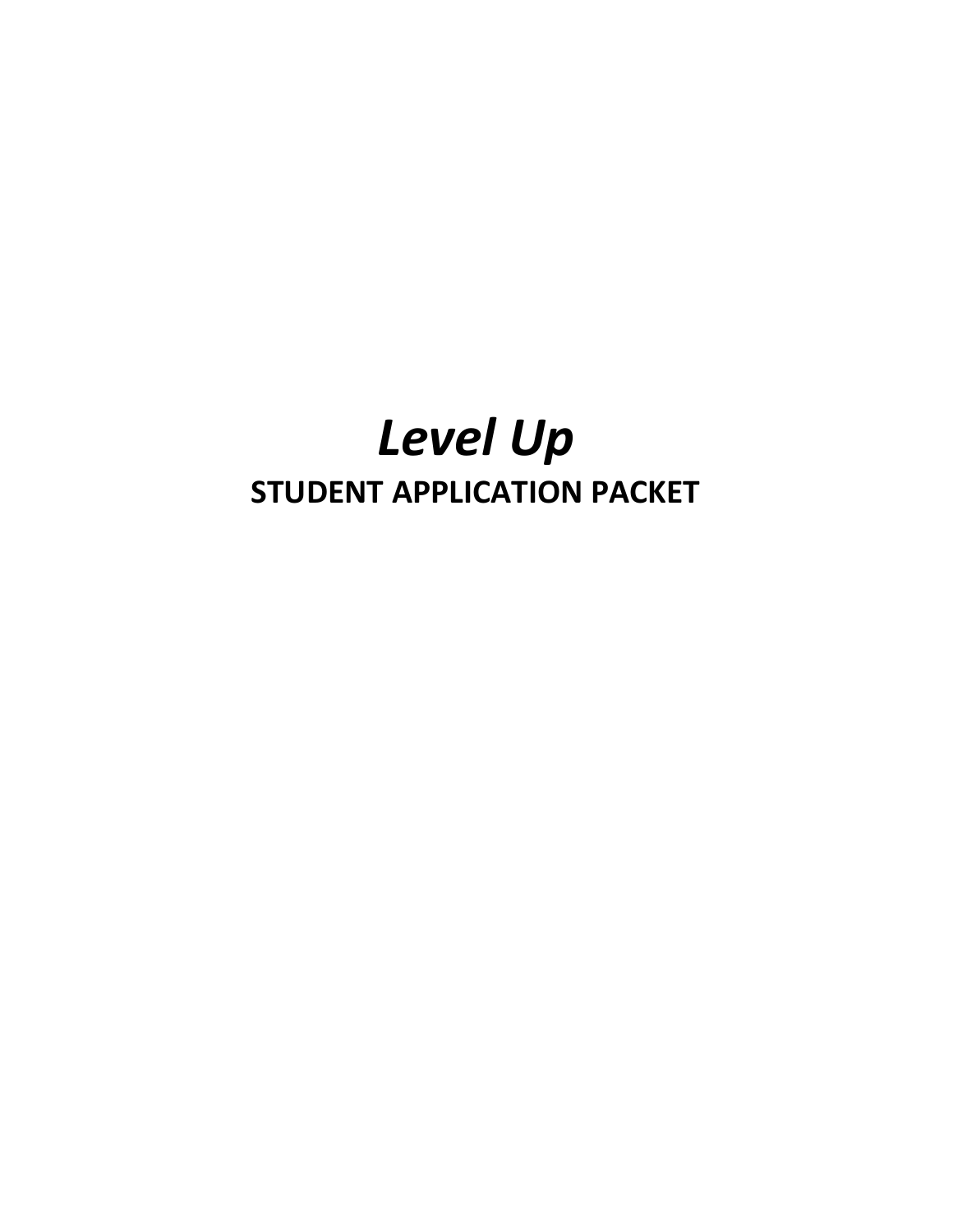

# **Disclaimer**

This workforce product was funded by a grant awarded by the U.S. Department of Labor's Employment and Training Administration. The product was created by the grantee and does not necessarily reflect the official position of the U.S. Department of Labor. The U.S. Department of Labor makes no guarantees, warranties, or assurances of any kind, express or implied, with respect to such information, including any information on linked sites and including, but not limited to, accuracy of the information or its completeness, timeliness, usefulness, adequacy, continued availability, or ownership. This product is copyrighted by the institution that created it.

# For questions or additional information, please contact us at:

High Sierra Area Health Education Center 639 Isbell Road Reno, NV 89509 775-507-4022

Email: marisa@highsierraahec.org Website: www.highsierraahec.org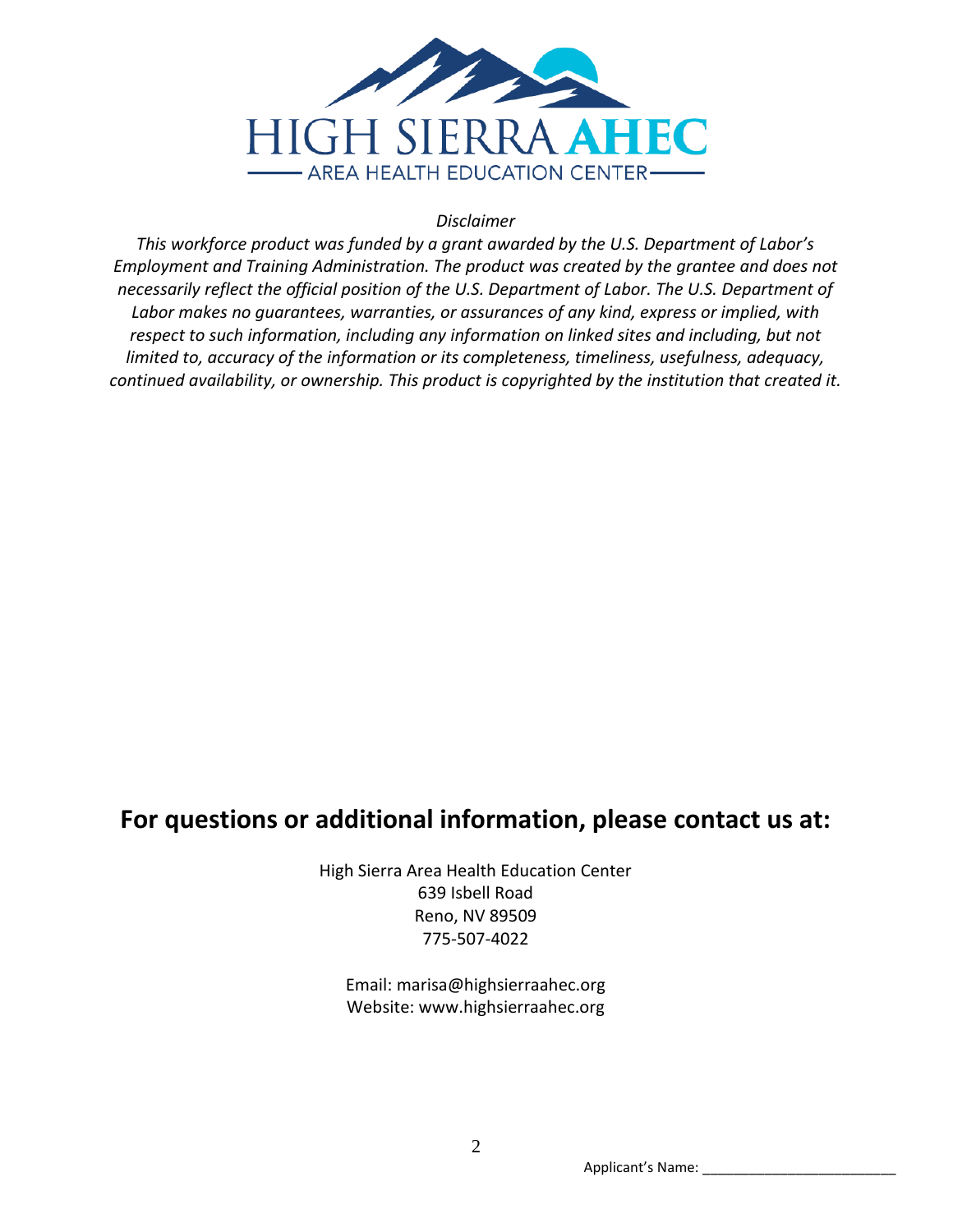

| <b>Level Up Application</b>                                                                                                                                                               |                                                                                                                         | <b>FOR PROGRAM OFFICE ONLY</b> |          |            |  |
|-------------------------------------------------------------------------------------------------------------------------------------------------------------------------------------------|-------------------------------------------------------------------------------------------------------------------------|--------------------------------|----------|------------|--|
|                                                                                                                                                                                           |                                                                                                                         | Received by:                   | Date:    | Applicant# |  |
|                                                                                                                                                                                           |                                                                                                                         |                                |          |            |  |
| <b>WHERE TO FIND</b><br><b>MORE INFORMATION</b>                                                                                                                                           | <b>Email Address:</b><br>marisa@highsierraahec.org                                                                      |                                |          |            |  |
|                                                                                                                                                                                           | <b>High Sierra AHEC</b><br>639 Isbell Rd, Ste. 360<br>Reno, NV 89509                                                    |                                |          |            |  |
|                                                                                                                                                                                           | <b>GENERAL INSTRUCTIONS</b>                                                                                             | <b>STUDENT INFORMATION</b>     |          |            |  |
| <b>To Student:</b>                                                                                                                                                                        | <b>Student Name:</b>                                                                                                    |                                |          |            |  |
| The application must be printed neatly in blue or black ink.<br>Answer all questions; failure to do so will delay processing.<br>If a question is not applicable, mark "N/A" in the space |                                                                                                                         | Preferred Nick Name:           |          |            |  |
| provided.                                                                                                                                                                                 | Address:                                                                                                                |                                |          |            |  |
| To Parent(s) or Legal Guardian(s):                                                                                                                                                        |                                                                                                                         | Apt.                           |          | City:      |  |
| The personal information, including demographic and<br>educational levels, given to High Sierra AHEC for Level Up<br>Programs is used only for reporting purposes and contact             |                                                                                                                         | State:<br>Zip:                 |          |            |  |
|                                                                                                                                                                                           |                                                                                                                         | Home Phone #:                  |          |            |  |
|                                                                                                                                                                                           | information. All information is protected under the Family<br>Educational Rights and Privacy Act (FERPA, 20 USC 1231a). | Student Contact Phone #:       |          |            |  |
| No one may access, view, or utilize the information outside<br>of High Sierra AHEC or partnering agencies, or unless they                                                                 | <b>Student Email Address:</b>                                                                                           |                                |          |            |  |
|                                                                                                                                                                                           | are given specific or legal authorization to said information.                                                          |                                |          |            |  |
| <b>GENERAL INFORMATION (continued)</b><br>Have you ever participated in Project ROARR or Project Prevent?<br>Yes<br>No<br>If yes, what year did you attend?                               |                                                                                                                         |                                |          |            |  |
| What high school do you attend?                                                                                                                                                           |                                                                                                                         |                                |          |            |  |
| How did you hear about Level Up?                                                                                                                                                          |                                                                                                                         |                                |          |            |  |
| <b>Current Grade Level:</b>                                                                                                                                                               | Freshman                                                                                                                | Sophomore                      | J Junior | Senior     |  |

Applicant's Name: \_\_\_\_\_\_\_\_\_\_\_\_\_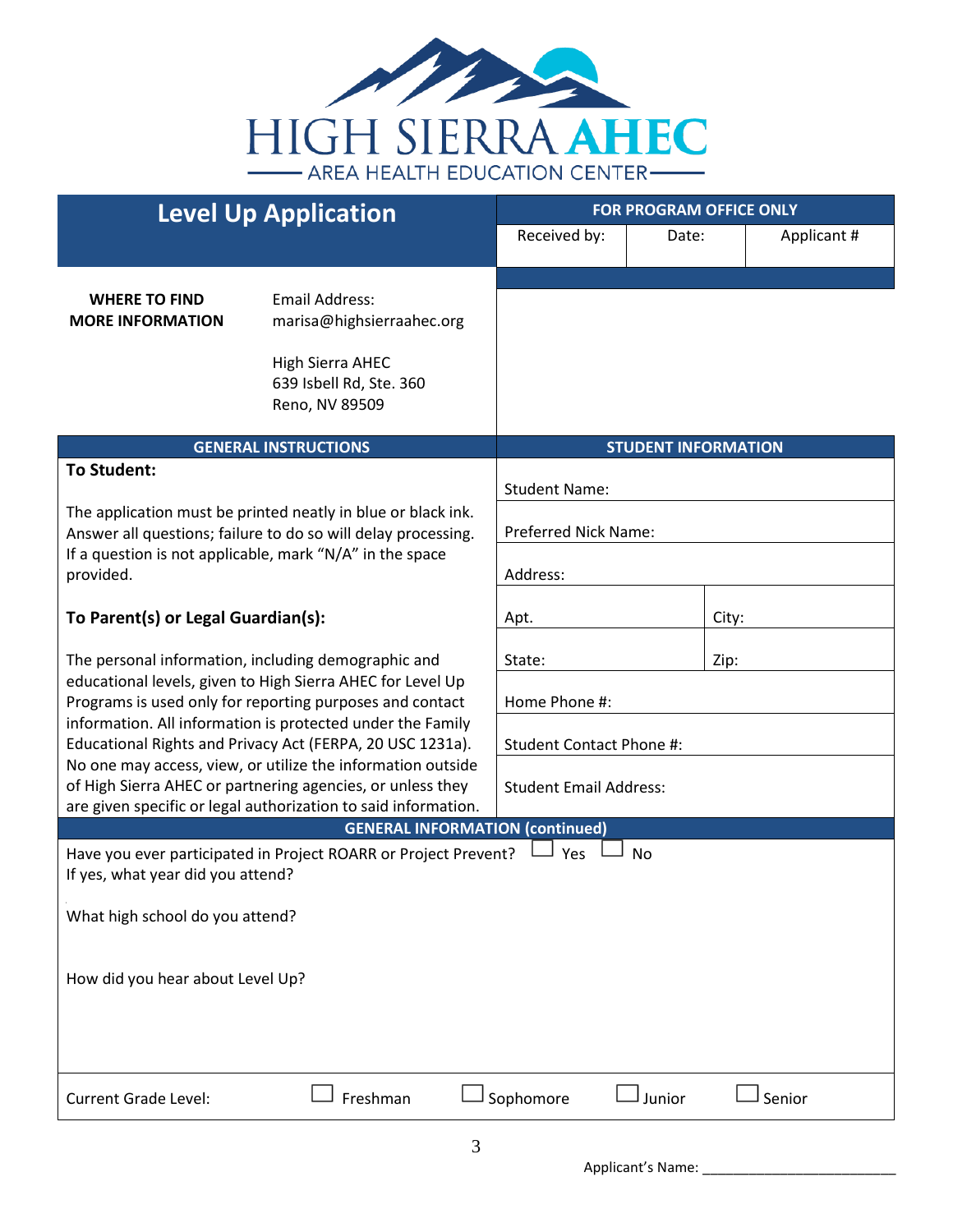

| <b>Citizenship Status:</b>                                                                                                                                                                 |                               |     |                                |                           |                        |  |
|--------------------------------------------------------------------------------------------------------------------------------------------------------------------------------------------|-------------------------------|-----|--------------------------------|---------------------------|------------------------|--|
|                                                                                                                                                                                            | U.S Citizen                   |     |                                | <b>Permanent Resident</b> |                        |  |
|                                                                                                                                                                                            |                               |     |                                |                           |                        |  |
| Gender:                                                                                                                                                                                    | M                             | J F |                                | (fill in the blank)       | Prefer not to disclose |  |
| Date of Birth                                                                                                                                                                              |                               |     | City/State/Providence of Birth |                           |                        |  |
|                                                                                                                                                                                            |                               |     |                                |                           |                        |  |
| <b>Ethnicity:</b>                                                                                                                                                                          |                               |     |                                |                           |                        |  |
| Asian                                                                                                                                                                                      |                               |     |                                |                           |                        |  |
|                                                                                                                                                                                            | Black/African American        |     |                                |                           |                        |  |
| Hispanic/Latino                                                                                                                                                                            |                               |     |                                |                           |                        |  |
| American Indian/Alaska Native                                                                                                                                                              |                               |     |                                |                           |                        |  |
| Native Hawaiian/Other Pacific Islander                                                                                                                                                     |                               |     |                                |                           |                        |  |
| White/Caucasian                                                                                                                                                                            |                               |     |                                |                           |                        |  |
|                                                                                                                                                                                            | Multiracial (please specify): |     |                                |                           |                        |  |
| <b>ESSAY QUESTIONS</b>                                                                                                                                                                     |                               |     |                                |                           |                        |  |
| We are asking students to submit a written paper as part of their application to Level Up. Please read the following<br>essay prompts carefully and respond with the following guidelines: |                               |     |                                |                           |                        |  |
| Each essay must be typed and approximately 250-300 words in length.                                                                                                                        |                               |     |                                |                           |                        |  |

Your essays will be judged based on content, readability, the flow of the essay, and grammar and spelling.

GO ON TO THE NEXT PAGE TO TYPE/WRITE YOUR ESSAYS.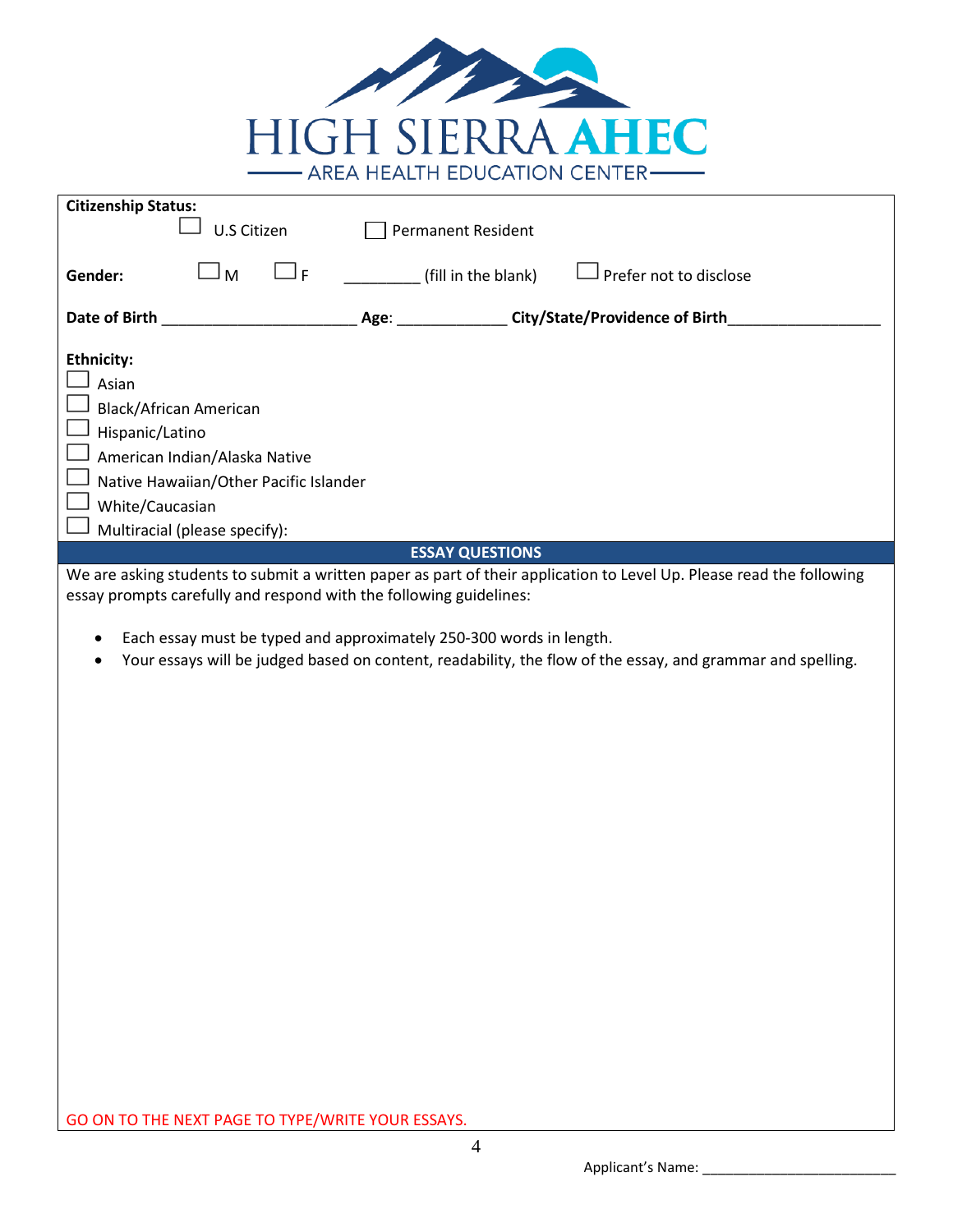

# **ESSAY PROMPT #1**

Please describe your interest in healthcare and how Level Up will benefit you and your long-term goals.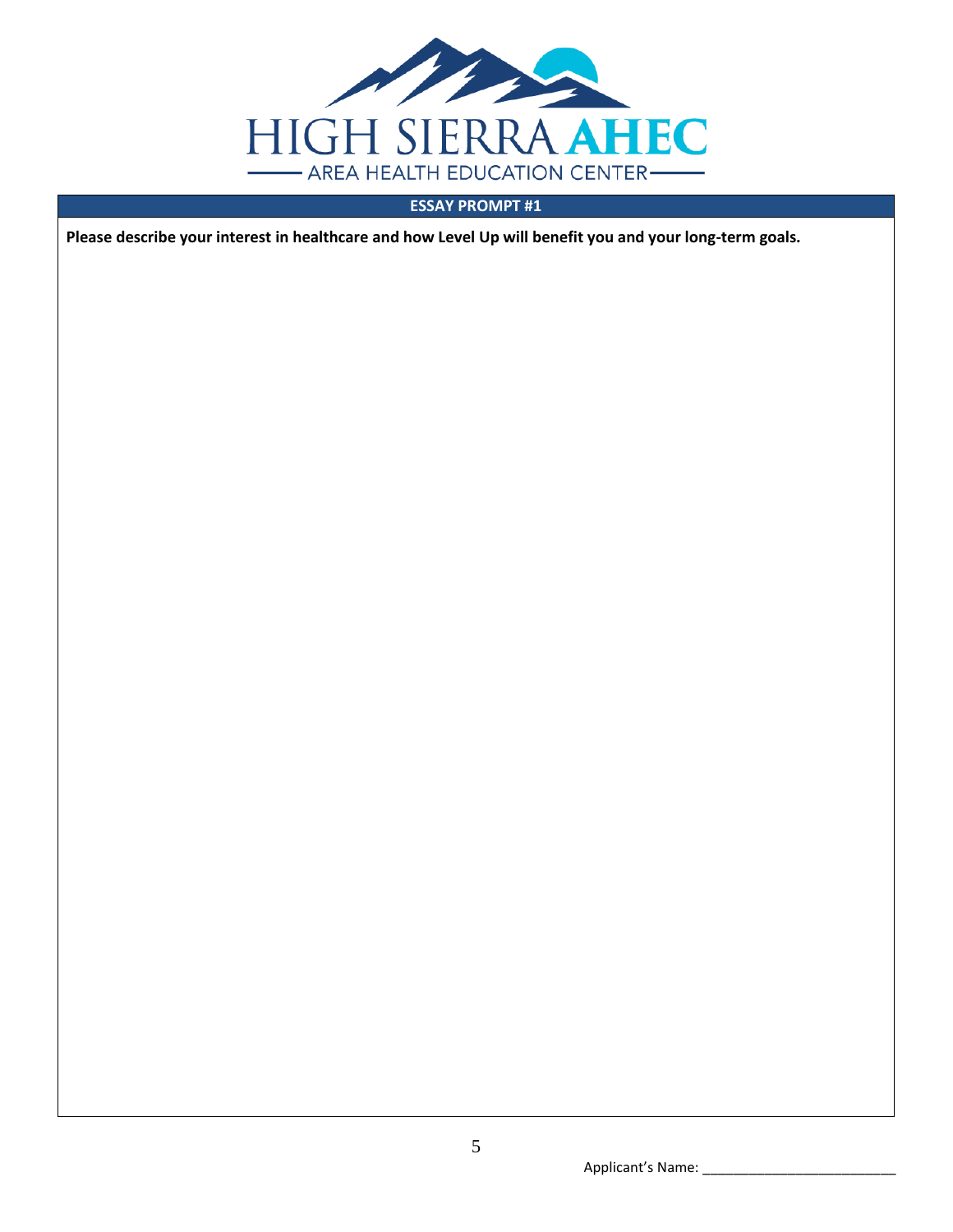

# **ESSAY PROMPT #2.**

Community Health Workers must maintain the following skills: Communication, Advocacy, and Relationship Building. Describe a professional and/or personal experience(s) that demonstrate these skills.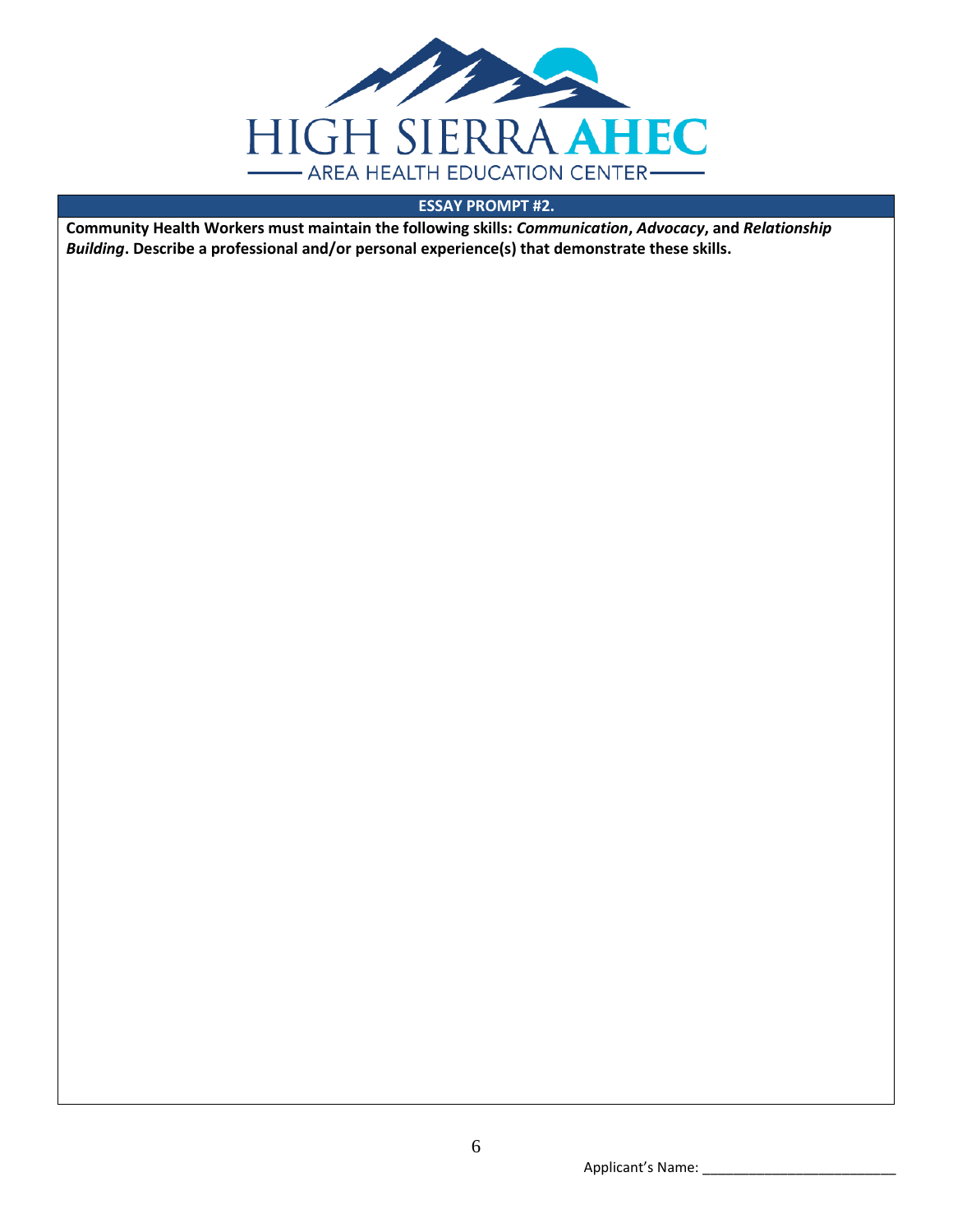

# **ESSAY PROMPT #3**

It is essential for Community Health Workers to utilize a strength-based approach when assessing the needs of their communities. What strengths do you see in your community, and how can you use them to improve community health?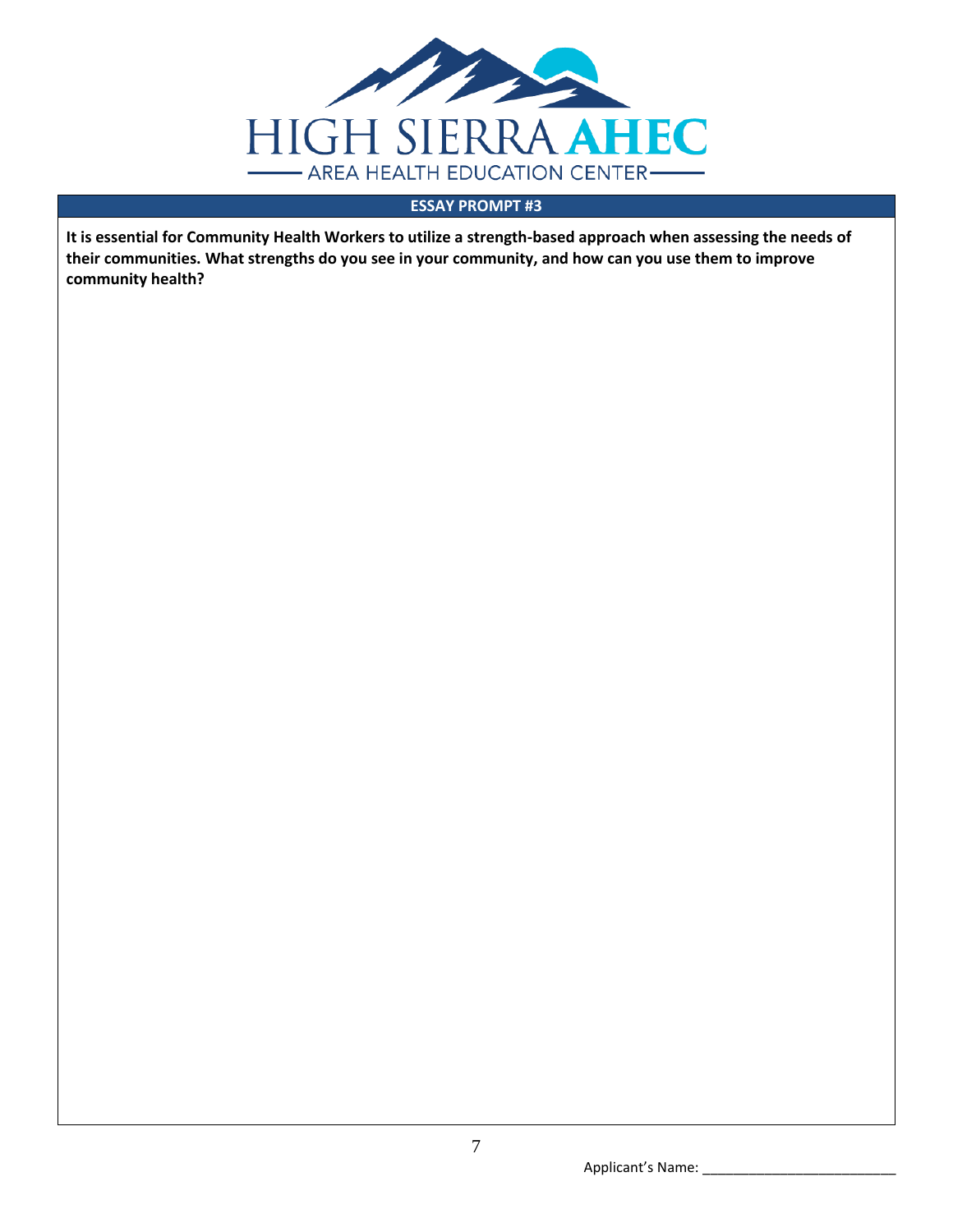

| <b>REFERENCES</b>                                                                                           |                      |                     |                    |  |  |  |  |
|-------------------------------------------------------------------------------------------------------------|----------------------|---------------------|--------------------|--|--|--|--|
| Please provide the names of three (3) persons who have known you for three (3) years to whom we may contact |                      |                     |                    |  |  |  |  |
| regarding your character, habits and abilities (Teachers, Coaches, Supervisors, etc):                       |                      |                     |                    |  |  |  |  |
| <b>NAME</b>                                                                                                 | <b>EMAIL ADDRESS</b> | <b>RELATIONSHIP</b> | <b>TELEPHONE #</b> |  |  |  |  |
|                                                                                                             |                      |                     |                    |  |  |  |  |
|                                                                                                             |                      |                     |                    |  |  |  |  |
|                                                                                                             |                      |                     |                    |  |  |  |  |
|                                                                                                             |                      |                     |                    |  |  |  |  |
|                                                                                                             |                      |                     |                    |  |  |  |  |

# **COMMITMENTS**

Please describe any additional time commitments you may have including work, volunteer opportunities, sports, and student clubs that you may be involved in.

PLEASE LIST THE MAJOR COMMITMENTS YOU ARE CURRENTLY INVOLVED IN BELOW

Applicant's Name: \_\_\_\_\_\_\_\_\_\_\_\_\_\_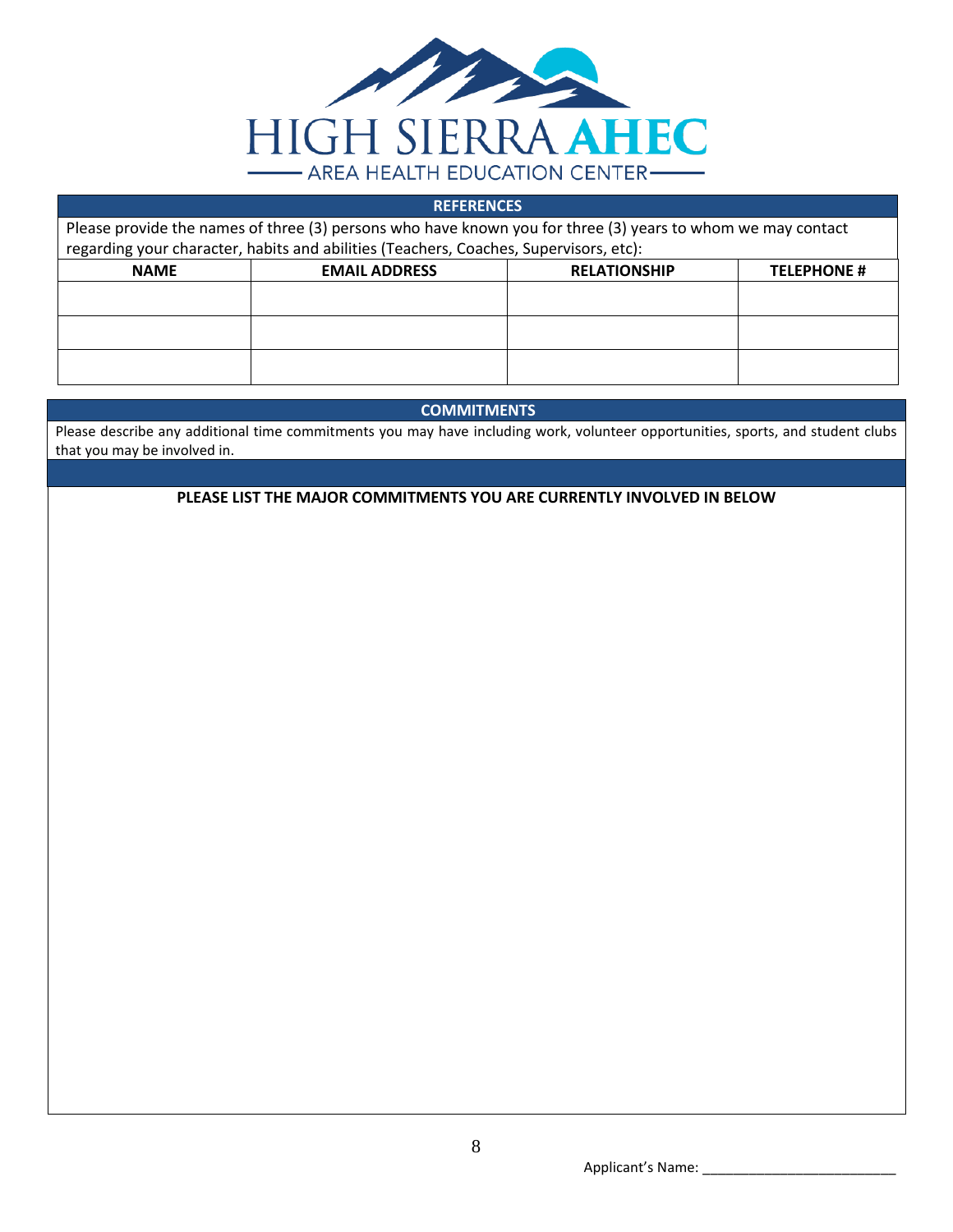

# **CERTIFICATIONS AND SIGNATURES**

**This section must be completed by the student and the parent(s)/guardian(s). Please initial the line next to each of the statements below, sign on the appropriate lines, and date.**

**Applicant (Student):** I understand the purpose of the Level Up Program is to prepare participants for successful completion of the Community Health Worker Certification (CHW) Level I high school program. As part of my personal effort in this preparation, I commit to the Level Up Program by completing my high school education and intend to participate in all academic year and summer components of the program. I will comply with all rules and regulations of the Level Up Program, and I am aware that failure to comply could result in dismissal from the program.

**Parent:** I understand the purpose of the Level Up Program is to prepare participants for the successful completion of Community Health Worker Certification and I would like to have my child participate in all other program areas. I also authorize the employees of High Sierra AHEC to have access to the student's personal information for medical aid, if necessary and make referrals to support services as requested. I release the High Sierra Area Health Education Center Level Up Program from responsibility for any harm incurred by the student.

# *Applicant: Please read carefully and sign before submitting this application***.**

The foregoing is an accurate statement of the facts to the best of my knowledge. I understand that any falsification, incomplete information, or misrepresentation may be a reason to dismiss my application.

I agree to abide by all Program policies and procedures. I understand that failure to comply with program policies and procedures may result in the dismissal of program participation.

High Sierra AHEC is an Equal Opportunity Organization. We consider applicants for all programs without discrimination because of race, color, religion, sex, national origin, age, sexual orientation, or any other legally protected status.

We will give this application every consideration. However, in accepting it, the Program makes no acceptance commitment to the applicant.